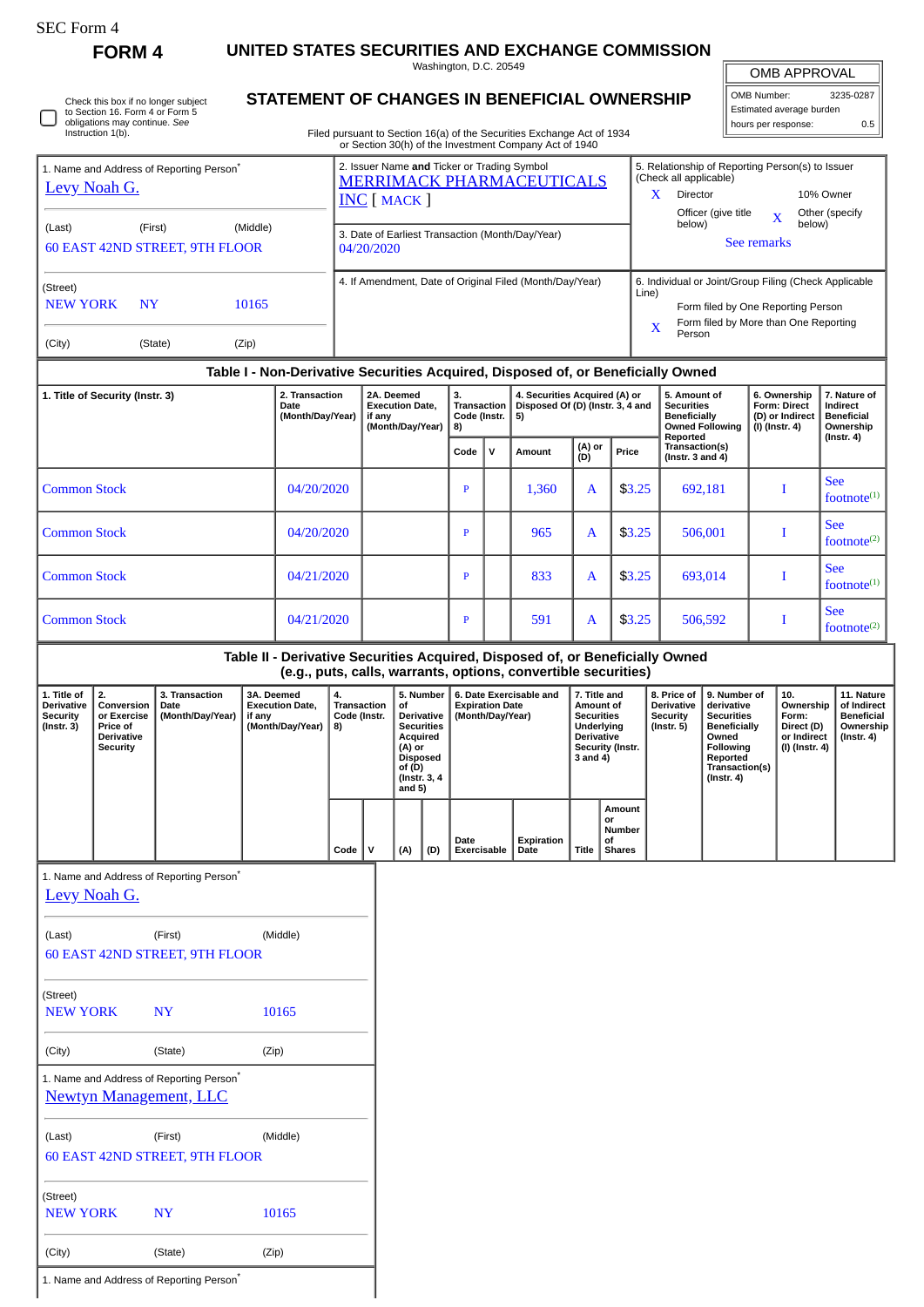| <b>NEWTYN PARTNERS, LP</b>                                                                 |           |          |  |
|--------------------------------------------------------------------------------------------|-----------|----------|--|
| (Last)                                                                                     | (First)   | (Middle) |  |
| 60 EAST 42ND STREET, 9TH FLOOR                                                             |           |          |  |
| (Street)                                                                                   |           |          |  |
| <b>NEW YORK</b>                                                                            | <b>NY</b> | 10165    |  |
| (City)                                                                                     | (State)   | (Zip)    |  |
| 1. Name and Address of Reporting Person <sup>*</sup><br><b>NEWTYN TE PARTNERS, LP</b>      |           |          |  |
| (Last)                                                                                     | (First)   | (Middle) |  |
| 60 EAST 42ND STREET, 9TH FLOOR                                                             |           |          |  |
| (Street)<br><b>NEW YORK</b>                                                                | <b>NY</b> | 10165    |  |
| (City)                                                                                     | (State)   | (Zip)    |  |
| 1. Name and Address of Reporting Person <sup>*</sup><br><b>Newtyn Capital Partners, LP</b> |           |          |  |
| (Last)                                                                                     | (First)   | (Middle) |  |
| 60 EAST 42ND STREET, 9TH FLOOR                                                             |           |          |  |
| (Street)                                                                                   |           |          |  |
| <b>NEW YORK</b>                                                                            | <b>NY</b> | 10165    |  |
| (City)                                                                                     | (State)   | (Zip)    |  |
| 1. Name and Address of Reporting Person <sup>®</sup><br>Ledo Capital, LLC                  |           |          |  |
| (Last)                                                                                     | (First)   | (Middle) |  |
| 60 EAST 42ND STREET, 9TH FLOOR                                                             |           |          |  |
| (Street)                                                                                   |           |          |  |
| <b>NEW YORK</b>                                                                            | <b>NY</b> | 10165    |  |
| (City)                                                                                     | (State)   | (Zip)    |  |

## **Explanation of Responses:**

1. The shares are directly held by NP. The general partner of the Funds is NCP. The general partner of NCP is Ledo. The investment manager to the Funds is Newtyn Management. The managing member of Newtyn Management and Ledo and the portfolio manager to the Funds is Mr. Levy. Each of Newtyn Management, Ledo, NCP and Mr. Levy disclaims beneficial ownership of the shares except to the extent of its or his pecuniary interest therein, if any, and this report shall not be deemed an admission that it or he is the beneficial owner of such shares.

2. The shares are directly held Newtyn TE. The general partner of the Funds is NCP. The general partner of NCP is Ledo. The investment manager to the Funds is Newtyn Management. The managing member of Newtyn Management and Ledo and the portfolio manager to the Funds is Mr. Levy. Each of Newtyn Management, Ledo, NCP and Mr. Levy disclaims beneficial ownership of the shares<br>except to the extent of its or his pec

## **Remarks:**

As a result of an agreement among the persons listed below to vote their respective shares of Common Stock jointly, such persons have formed a "group" under Section 13(d)(1) of the Exchange Act. In addition to Mr. Levy, Ne Common Stock. However, none of the Newtyn Parties have the ability to direct the acquisition or disposition or, except through the Cooperation Agreement, voting of the securities held by Western<br>Standard Parties, and none Newtyn Parties. As members of the 13D Group, the combined holdings of the Newtyn Parties and the Western Standard Parties would result in each Newtyn Party having voting power equivalent to a combined beneficial ownership of 15.5% of the Issuer's outstanding Common Stock for voting purposes. Each Newtyn Party disclaims beneficial ownership of the shares beneficially owned by the 13D<br>Group except to the extent o

| /s/ Noah G. Levy                                                                                                                            | 04/22/2020 |
|---------------------------------------------------------------------------------------------------------------------------------------------|------------|
| <b>Newtyn Management, LLC;</b><br>/s/ Noah G. Levy, Managing<br><b>Member</b>                                                               | 04/22/2020 |
| <b>Newtyn Partners, LP; By:</b><br><b>Newtyn Management, LLC,</b><br><b>Investment Manager; /s/ Noah</b><br><u>G. Levy, Managing Member</u> | 04/22/2020 |
| <b>Newtyn TE Partners, LP; By:</b><br><b>Newtyn Management, LLC,</b><br><b>Investment Manager; /s/ Noah</b><br>G. Levy, Managing Member     | 04/22/2020 |
| <b>Newtyn Capital Partners, LP;</b><br><u>By: Ledo Capital, LLC,</u>                                                                        | 04/22/2020 |